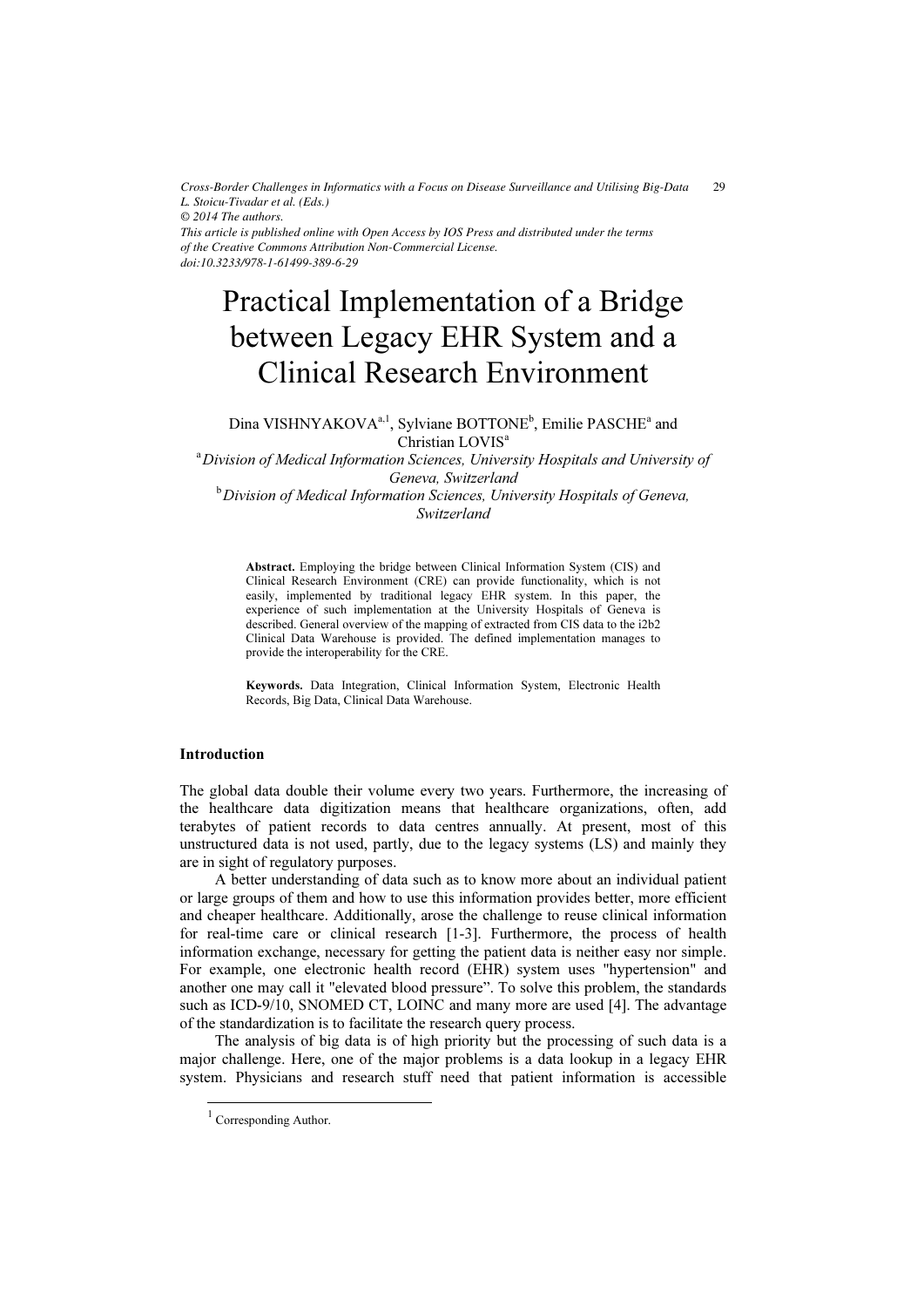regardless its way of keeping records in current EHR system. Mostly, the data are left within the legacy system, requiring users to login to another system in order to access all relevant patient information. This process is very expensive and time-consuming.

Here, we present the bridge methodology, between legacy EHR and a CRE used at the University Hospitals of Geneva (Hôpitaux Universitaires de Genève, HUG) that closely conjoins with the hospital clinical information systems.

### 1. Data and Methods

The association of 8 hospitals of Geneva and 40 ambulatories spread throughout the territory of the canton merged into the first university hospital in Switzerland, the HUG.

HUG is comprised of more than 2,000 beds. According to annual statistics, approximately 60,000 admissions and over 900,000 outpatient visits took place. There were over 6,000,000 laboratory testing done in 2013. The total number of full-time employees is about 9,000, where the number of physicians is about 1.300.

#### 1.1. Design objectives

The design of the bridge methodology between legacy EHR and a CRE was focused around several goals. The primary goal is to provide a secure and clear representation of patient information for research purposes. Moreover, in healthcare domain, the cross-border integration of data is a challenge. Due to the ethical reasons, data providers are not allowed to store patient data outside of their hospital infrastructure (Intranet).

Furthermore, due to a high-level protection to preserve system stability the real time analysis/visualisation of data cannot be applied. Such data representation needed to be based on a software framework that is secure and could be easily extended.

#### 1.2. Implementation tools

Respecting all constrains, described above, it was decided to use Open Source software and the i2b2 (Informatics for Integrating Biology & the Bedside) framework. The design of i2b2 is based on web services that provide securable remote access to its various parts [5]. Moreover, researchers can use i2b2 to perform research queries of deidentified data.

Clinical Information System (CIS) of HUG include different database management systems and access protocols. In order to provide a homogenous access to the information, the i2b2 server placed between CIS and the i2b2 client or a so-called query endpoint, see Fig. 1. The endpoint is responsible for the resulting information representation extracted from the i2b2 server. The i2b2 server is periodically fulfilled by pre-constructed ETL processes in the following order: 1) retrieve the content of CIS 2) perform model transformation 3) load data into the i2b2 CDW.

The first principle step at ETL stage is to pseudonymise sensitive patients' data [8] such as patient ID number, Episodes of care, date of birth. Despite the ability of i2b2 to restrict/grant access to identified data within its security policies, a pseudonymisation step took place during the extraction phase. In all the circumstances, by doing so, the restitution of patient identifiers is reversible only by means of authorities that are responsible for the data extraction phase. In our case, a hash encryption function is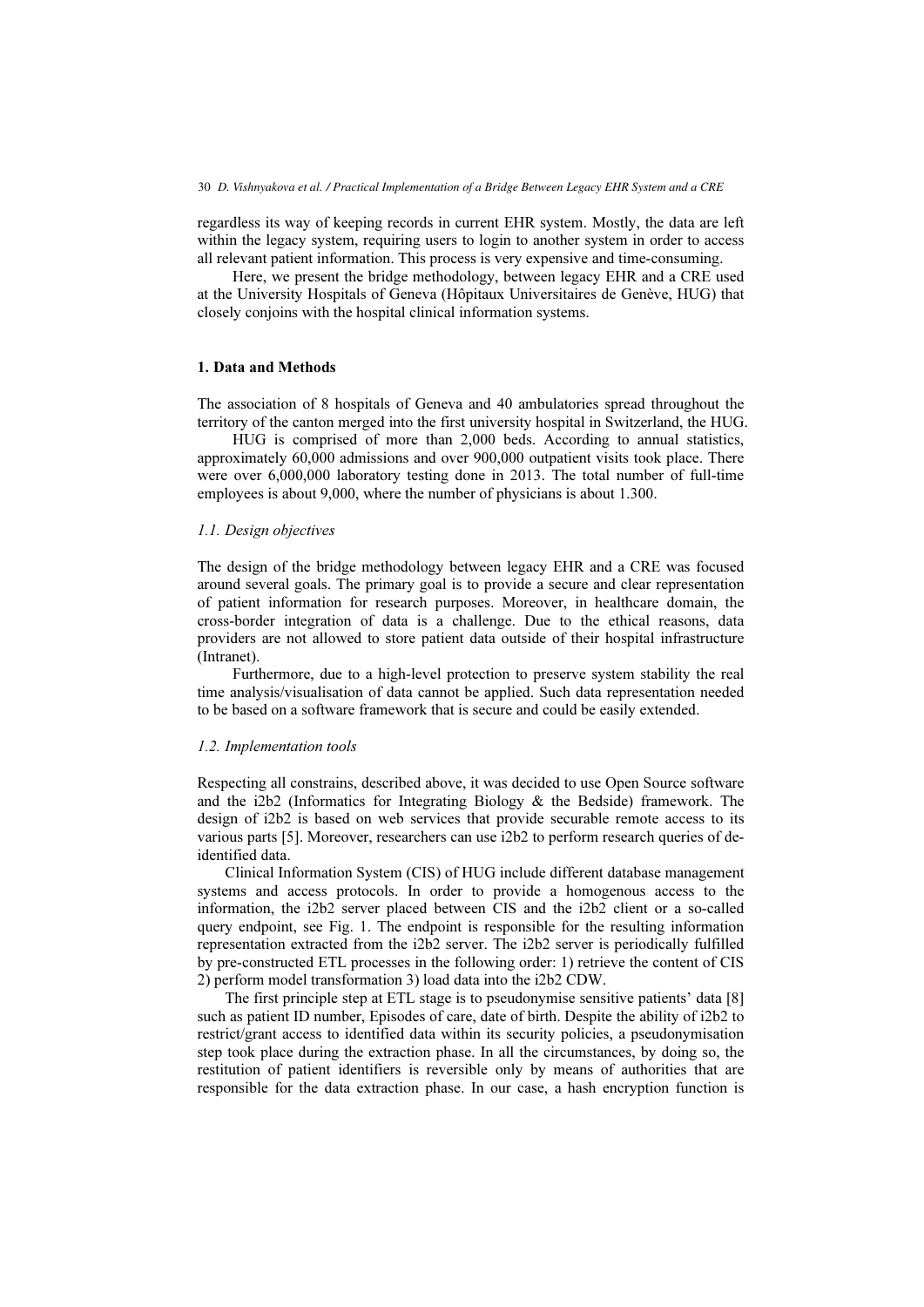*D. Vishnyakova et al. / Practical Implementation of a Bridge Between Legacy EHR System and a CRE* 31



Figure 1. Information Workflow. The Intranet components are shown in colour.

used at the Extraction phase. The mapping table with keys to identified data never leaves the Intranet location of HUG. Such data as international standardization codes are available without constraints.

#### 1.3. Data Mapping

The i2b2 schema is represented as a five-axis star: PATIENT, VISIT, OBSERVATION, CONCEPT and PROVIDER.

The HUG CIS data corresponding to PATIENT, VISIT and PROVIDER can be easily integrated directly to the i2b2 schema while to fulfil CONCEPT and OBSERVATION is a challenging task.

The mapping of CONCEPT dimension, which consists of lab tests, medications and etc., is challenging. HUG data are not all standardized in accordance with the international standardization codes. Moreover, i2b2 keeps a tree structure of concepts in its schema it is necessary to return data records containing the name of concept, the id for the concept and ids of concept's ancestors. Nevertheless, it is not exceptional to find a free form text with the optional standardisation codes.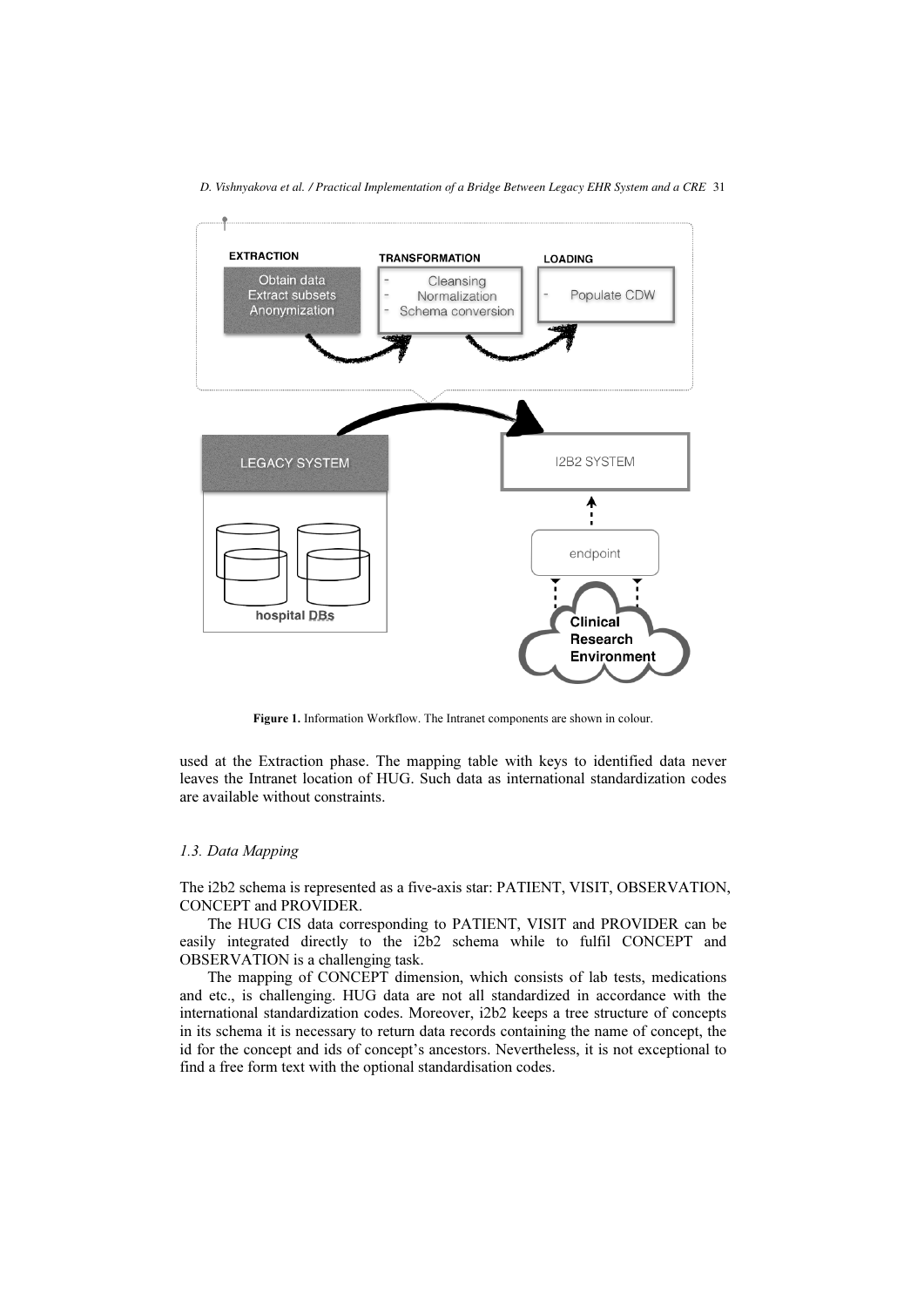#### 32 *D. Vishnyakova et al. / Practical Implementation of a Bridge Between Legacy EHR System and a CRE*

In order to avoid missing important concepts, it was necessary to add additional values to standard dictionaries. This required a separate concept table that stores new repository codes for data that have no standard dictionary code. In some cases of free text mapping, specific algorithms such as described in [4,6,7] based on biomedical terminologies (SNOMED CT, NEWT and etc.) were implemented to perform term normalization of data retrieved from CIS.

Most data are stored in the OBSERVATION table. In this table every row is an observation on a patient (Diagnosis, Procedures, Laboratory data and etc.). Each row correlates with one observation about a patient made during a visit. There are several requirements to the patient observation such as: to be related to a patient, to contain temporal information (e.g. start and end date), to be related to concepts defined in CONCEPT dimension.

#### 2. Discussion and Conclusion

To date, there is no optimal solution for the legacy system replacement. In many research cases the incompatibility of data in such systems becomes a time-consuming challenge for the research communities. On other hand the simplicity of data representation by such system as i2b2 opens the horizons for the effective clinical data management. By building the bridge between the LS and research environment the achievements in tasks such as clinical investigations/studies, quality management and etc. become feasible. This type of bridging omits the need in global data mapping strategies, costly extraction of relevant clinical data from source systems and etc.

Currently, this way of bridging is involved in the framework of one of the largest European public/private partnership projects in the eHealth area - EHR4CR<sup>2</sup> (Electronic Health Records for Clinical Research). This project aims to provide adaptable, scalable and interoperable solutions for reusing data from EHR systems for the clinical research. The CRE of EHR4CR avoids a global data model representation, which makes possible to integrate different sources of data and to ensure the scalability. The i2b2 CDW settled by HUG is only required to have the corresponding endpoint and the corresponding mapping of added sources to EHR4CR data codes.

By bridging data the quality of information can also be improved as the data from different EHR systems is integrated through a standardized process of data extraction, normalization, transformation, and loading (ETL). The resulting consistency of data may increase research confidence as the bridging can eliminate the conflicting results that are often reported due to the different data sources or different ETL processes.

We will continue to deploy services to update the HUG CDW continuously and to evaluate its usefulness, advantages and disadvantages.

#### Acknowledgements

-

The research leading to these results has received support from the Innovative Medicines Initiative Joint Undertaking under grant agreement n° [115489], resources of

<sup>&</sup>lt;sup>2</sup> The IMI EHR4CR Project runs over 5 years (2011-2015). This project involves 33 partners (academic and industrial). More information at http://www.ehr4cr.eu